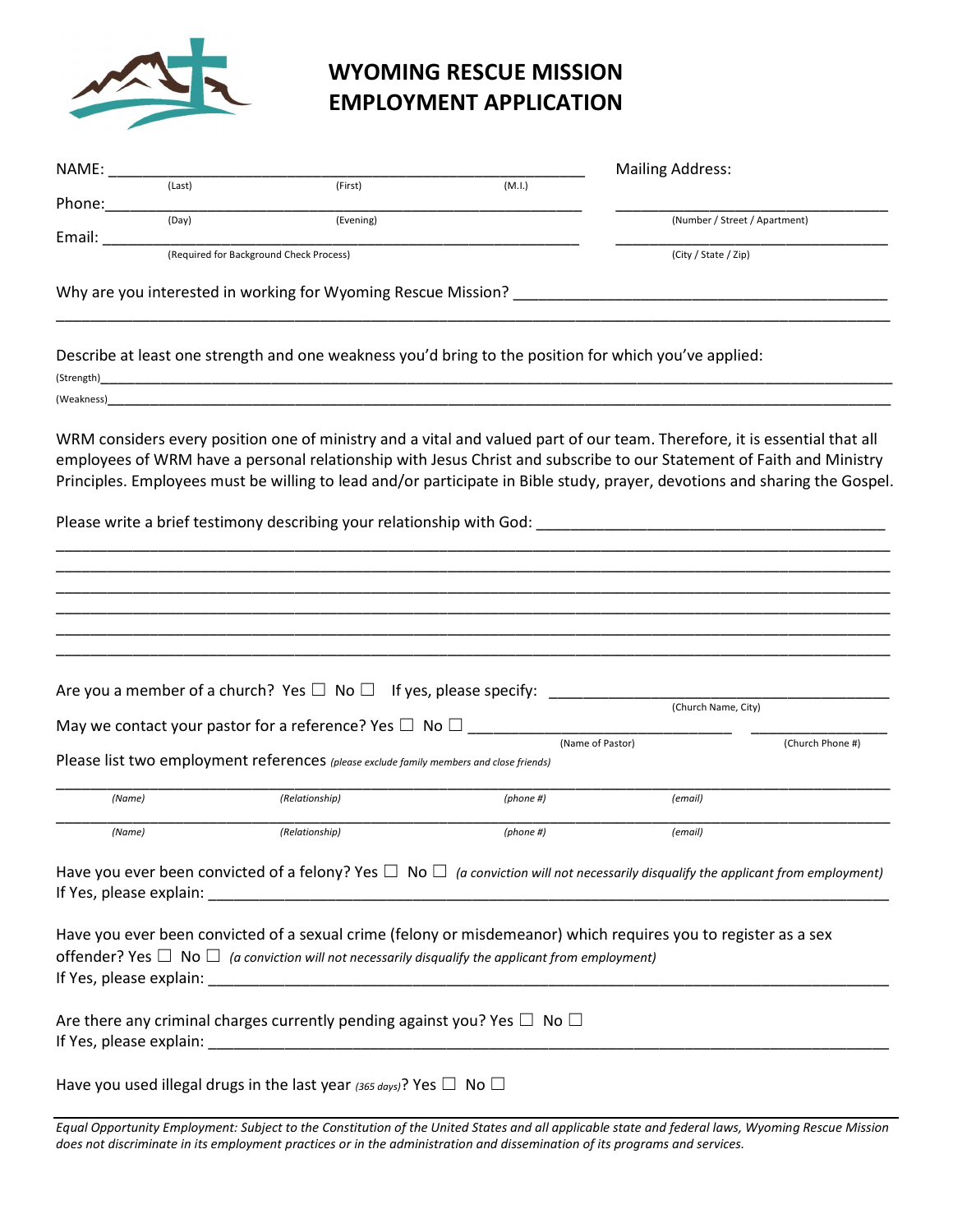

|                                          |                     |                                                                   | Are you currently or have you in the past utilized WRM shelter services? Yes $\Box$ No $\Box$                                                                                                                                                                        |                                   |         |
|------------------------------------------|---------------------|-------------------------------------------------------------------|----------------------------------------------------------------------------------------------------------------------------------------------------------------------------------------------------------------------------------------------------------------------|-----------------------------------|---------|
|                                          |                     |                                                                   |                                                                                                                                                                                                                                                                      | (Approximate Dates)               |         |
|                                          |                     | Have you previously: $\Box$ applied for or $\Box$ worked for WRM? |                                                                                                                                                                                                                                                                      |                                   |         |
|                                          |                     |                                                                   | (Position)                                                                                                                                                                                                                                                           | (Approximate Dates)               |         |
|                                          |                     | Were you referred to WRM by a staff or board member?              |                                                                                                                                                                                                                                                                      |                                   |         |
|                                          |                     |                                                                   |                                                                                                                                                                                                                                                                      | (Name or other Referral Source)   |         |
|                                          |                     | Are you authorized to work in the US? Yes $\Box$ No $\Box$        |                                                                                                                                                                                                                                                                      |                                   |         |
|                                          |                     |                                                                   |                                                                                                                                                                                                                                                                      |                                   |         |
|                                          |                     |                                                                   | <b>Educational Attainment</b><br>Select all that apply: $\Box$ GED $\Box$ High School Diploma $\Box$ Associate Degree $\Box$ Bachelor's $\Box$ Masters $\Box$ Doctorate                                                                                              |                                   |         |
|                                          |                     |                                                                   |                                                                                                                                                                                                                                                                      |                                   |         |
| (School / Program Name)                  |                     | (Location)                                                        | (Field of Study)                                                                                                                                                                                                                                                     | (Degree / Certification Attained) |         |
|                                          |                     |                                                                   |                                                                                                                                                                                                                                                                      |                                   |         |
| (School / Program Name)                  |                     | (Location)                                                        | (Field of Study)                                                                                                                                                                                                                                                     | (Degree / Certification Attained) |         |
|                                          |                     |                                                                   |                                                                                                                                                                                                                                                                      |                                   |         |
| (School / Program Name)                  |                     | (Location)                                                        | (Field of Study)                                                                                                                                                                                                                                                     | (Degree / Certification Attained) |         |
|                                          |                     |                                                                   | <b>Work Experience</b>                                                                                                                                                                                                                                               |                                   |         |
|                                          |                     |                                                                   | Are you currently Employed? Yes $\Box$ No $\Box$ May we contact your current employer? Yes $\Box$ No $\Box$                                                                                                                                                          |                                   |         |
|                                          |                     | offer may be contingent upon acceptable references.               | List names of employers in consecutive order with present or last employer listed first. Account for all periods of time including<br>military service and any periods of unemployment. If self-employed, give firm name and supply business references. Note: A job |                                   |         |
|                                          |                     |                                                                   |                                                                                                                                                                                                                                                                      |                                   |         |
| From (MM/YYYY)                           | To (MM/YYYY)        | (Company Name)                                                    |                                                                                                                                                                                                                                                                      | (Name of Supervisor)              | (Phone) |
| Location (City, State)                   | (Position & Duties) |                                                                   |                                                                                                                                                                                                                                                                      |                                   |         |
|                                          |                     |                                                                   | May we contact this employer for a reference? Yes $\Box$ No $\Box$                                                                                                                                                                                                   |                                   |         |
| (Reason for Leaving)                     |                     |                                                                   |                                                                                                                                                                                                                                                                      |                                   |         |
|                                          |                     |                                                                   |                                                                                                                                                                                                                                                                      |                                   |         |
| From (MM/YYYY)                           | To (MM/YYYY)        | (Company Name)                                                    |                                                                                                                                                                                                                                                                      | (Name of Supervisor)              | (Phone) |
|                                          |                     |                                                                   |                                                                                                                                                                                                                                                                      |                                   |         |
| Location (City, State)                   | (Position & Duties) |                                                                   |                                                                                                                                                                                                                                                                      |                                   |         |
|                                          |                     |                                                                   | May we contact this employer for a reference? Yes $\Box$ No $\Box$                                                                                                                                                                                                   |                                   |         |
| (Reason for Leaving)                     |                     |                                                                   |                                                                                                                                                                                                                                                                      |                                   |         |
|                                          |                     |                                                                   |                                                                                                                                                                                                                                                                      |                                   |         |
| From (MM/YYYY)                           | To (MM/YYYY)        | (Company Name)                                                    |                                                                                                                                                                                                                                                                      | (Name of Supervisor)              | (Phone) |
|                                          |                     |                                                                   |                                                                                                                                                                                                                                                                      |                                   |         |
| Location (City, State)                   | (Position & Duties) |                                                                   |                                                                                                                                                                                                                                                                      |                                   |         |
|                                          |                     |                                                                   | May we contact this employer for a reference? Yes $\Box$ No $\Box$                                                                                                                                                                                                   |                                   |         |
| (Reason for Leaving)                     |                     |                                                                   |                                                                                                                                                                                                                                                                      |                                   |         |
| Please explain any gaps in work history: |                     |                                                                   |                                                                                                                                                                                                                                                                      |                                   |         |
|                                          |                     |                                                                   |                                                                                                                                                                                                                                                                      |                                   |         |
|                                          |                     |                                                                   |                                                                                                                                                                                                                                                                      |                                   |         |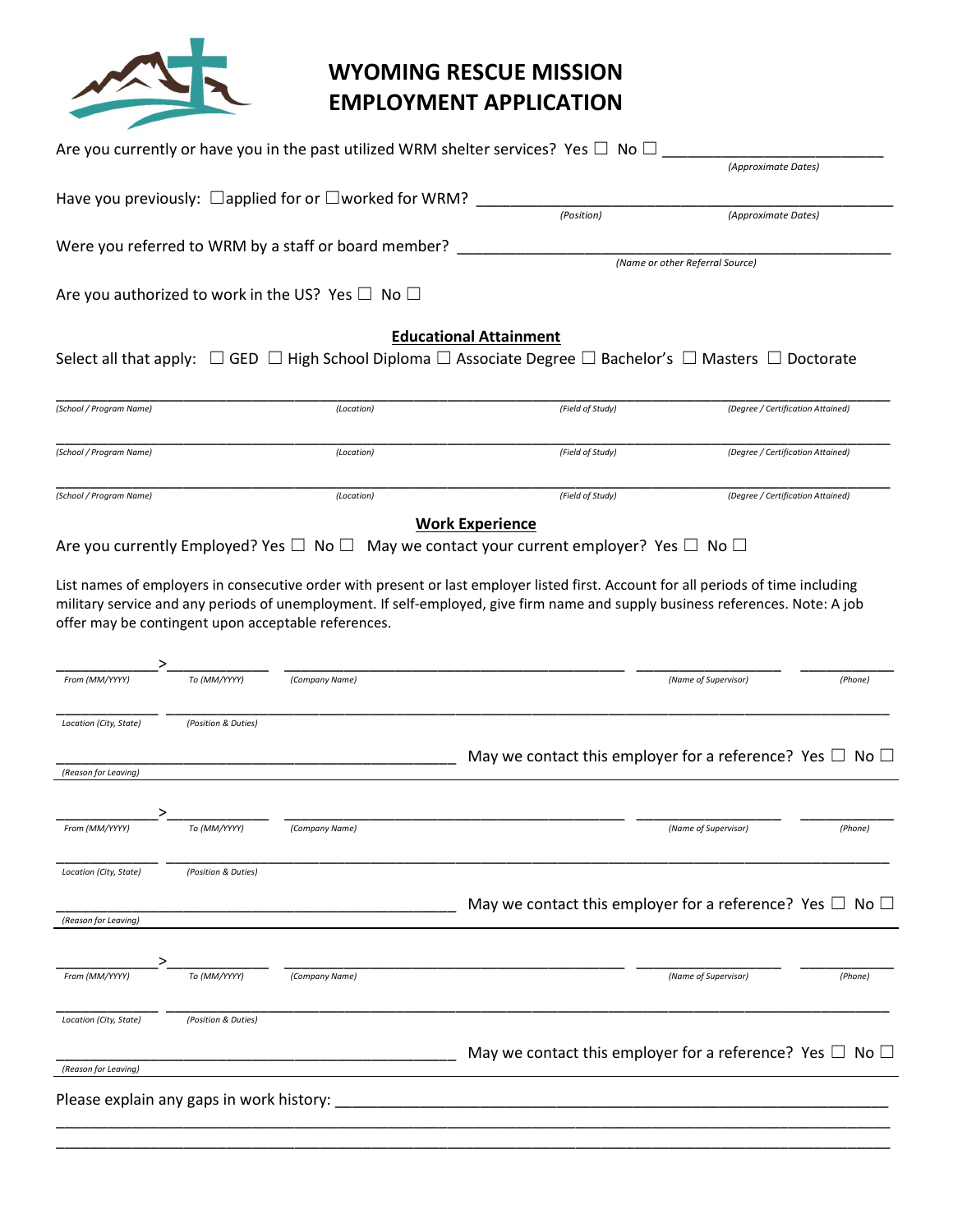

### AFFIDAVIT, CONSENT & RELEASE

### PLEASE READ EACH STATEMENT CAREFULLY BEFORE SIGNING

#### WRM Statement of Faith:

- 1) We believe the Bible to be the inspired, infallible, Authoritative Word of God. (2 Timothy 3: 16-17)
- 2) We believe there is one God, eternally existent in three "persons:" Father, Son, and Holy Spirit. (Ephesians 4:4-6)
- 3) We believe in the deity and humanity of Jesus Christ, in His virgin birth, in His sinless life, in His miracles, in His substitutional and atoning death through His shed blood and sacrificial death on the cross, in His bodily resurrection, in His ascension to the right hand of the Father, in His present rule as Head of the Church and in His personal power and glory. (John 1: 1-3)
- 4) We believe God created the world and that he uniquely created humans in his image, male and female with incredible dignity, purpose, and value. (Genesis 1)
- 5) We believe that for the salvation of the lost and sinful mankind, regeneration (being born-again) by the Holy Spirit through receiving Jesus Christ as personal Savior and Lord is absolutely essential. (John 14:6)
- 6) We believe in the present ministry of the Holy Spirit, by whose indwelling, the Christian is enabled to live a godly life. (John 14:26)
- 7) We believe in the resurrection of both the saved and the lost, they that are saved unto the resurrection of life eternal and they that are lost unto the resurrection of damnation. (1 Corinthians 15:51-53)
- 8) We believe in the spiritual unity of all born-again believers in our Lord Jesus Christ as the universal church and earthly representation of Christ (Matthew 16:18), with equality across racial, sex, and class differences. (Galatians 3:26)

### WRM Ministry Principles:

Every staff position at Wyoming Rescue Mission requires specific qualifications particular to that area of service. Qualifications, duties, and responsibilities are listed in the job description for each position. Beyond these specific duties and responsibilities, all mission staff members, regardless of position or department, aspire to serve as genuine Christians with the hope others we serve in the community aspire to the same!

#### RESPONSIBILITIES

Spiritual Enterprise: As a mission we are a spiritual enterprise, we hold forth a message (Latin missa); as mission workers, we are always advertising these beliefs, for better or worse. Our spiritual message "Jesus Saves" follows what our Lord proclaimed in Luke 4 that he came to preach good news to the poor. This message comes across only when our personal conduct is consistent with our faith, both on and off the job. Our life-restoring message, distinctive in our marketplace, is that a life lived before God is the best hope for personal success and personal fulfillment!

Guided by our Mission Statement: In promoting the message, we are guided by our Mission Statement. We minister to and serve as Christ to all those in need, of all backgrounds and identities; our ambition is for others to be lifted out of homelessness and poverty both physically and spiritually. We each individually live the "independent community member" goal we endorse. This is an honor and God-sized calling to offer His hope!

Reflecting Grace and Truth: In all things, as we follow our Savior, we will reflect the grace and truth; (John 1:14) more perfectly and warmly manifested in Jesus Christ. A great challenge He helps us become!

The following suggests some ways these standards should shape our lives:

#### Genuinely Living the Christian Life:

- 1. Pursue discipleship to Jesus Christ; 2 Peter 3:18 "…grow in the grace and knowledge of our Lord and Savior Jesus Christ." \*
- 2. Maintain a life visibly consistent with Biblical standards; Matthew 5:16 (In the same way, let your light shine before others, that they may see your good deeds and glorify your Father in heaven.)
- 3. Maintain intentional fellowship with believers; Hebrews 10:24-25 "And let us consider how we may spur one another on toward love and good deeds, not giving up meeting together, as some are in the habit of doing, but encouraging one another...."
- 4. Practice good financial stewardship; Hebrews 13:5 "Keep your lives free from the love of money and be content with what you have, because God has said, 'Never will I leave you; never will I forsake you.'"
- 5. Live free of bodily abuses such as sexual immorality, cohabitation or alcohol and drug abuse; I Corinthians 6:19-20 "Do you not know that your bodies are temples of the Holy Spirit, who is in you, whom you have received from God? You are not your own; you were bought at a price. Therefore, honor God with your bodies."